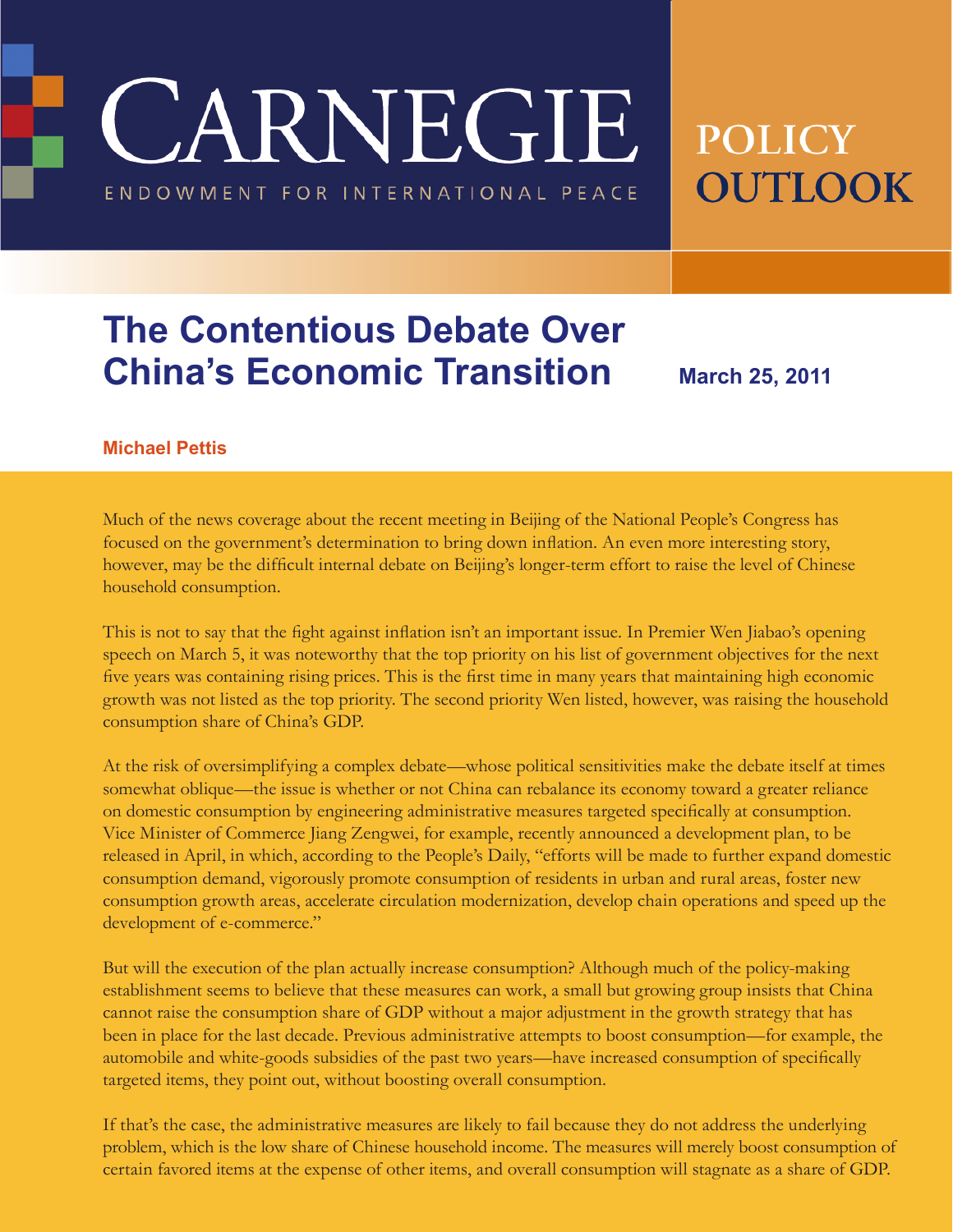In the end, resolving this debate may be the most important economic issue for China's policy makers. Rebalancing growth from investment to consumption will be a difficult task at best, but the process will determine the success of China's long-term economic growth.

## **The evolution of Chinese consumption**

The growth and evolution of Chinese household consumption has been one of the most interesting and important economic stories of the past few decades. As the table below shows, in the 1980s—after China's reform and opening up—household consumption comprised 50–52 percent of China's GDP. This is low, but not exceptionally low by the standards of high-saving, low-consuming Asian countries.

| Year                                                      |  | 1980 1981 1982 1983 1984 1985 1986 1987 1988 1989 |  |  |  |       |
|-----------------------------------------------------------|--|---------------------------------------------------|--|--|--|-------|
| Consumption                                               |  |                                                   |  |  |  |       |
| share of GDP 50.8 52.4 51.9 52.0 50.8 51.6 50.5 49.9 51.1 |  |                                                   |  |  |  | -50.9 |

Both household income and household consumption grew quickly over the next two decades, but not as quickly as China's economy. As a result, during the 1990s, consumption declined as a share of GDP. This decline wasn't smooth, as the table below shows. During the inflationary crisis of 1993 and 1994, for example, household consumption dropped sharply to below 44 percent of GDP, before recovering somewhat to finish the decade at 46 percent.

| Year                                                           |  |  |  |  | 1990 1991 1992 1993 1994 1995 1996 1997 1998 1999 |  |
|----------------------------------------------------------------|--|--|--|--|---------------------------------------------------|--|
| Consumption                                                    |  |  |  |  |                                                   |  |
| share of GDP 48.9 47.5 47.2 44.4 43.5 44.9 45.8 45.2 45.3 46.0 |  |  |  |  |                                                   |  |

Although a consumption share of 46 percent of GDP is not unprecedented, it is nonetheless very low for such a large economy, and it means that the main sources of Chinese growth were going to be rising investment and a rising trade surplus. Both increased rapidly during the next decade, and between them generated astonishing growth rates of over 10 percent annually.

But around 2000, the divergence between GDP growth and consumption growth suddenly widened. As the table below shows, by 2005, household consumption had dropped to just under 39 percent of GDP, a number that until then was unprecedented in history for a large economy in times of peace. At the time, it was widely recognized that such a low consumption share meant that China was very vulnerable to changes in the ability of the rest of the world to absorb its trade surplus.

**The issue is whether or not China can rebalance its economy toward a greater reliance on domestic consumption by engineering administrative measures targeted specifically at consumption.**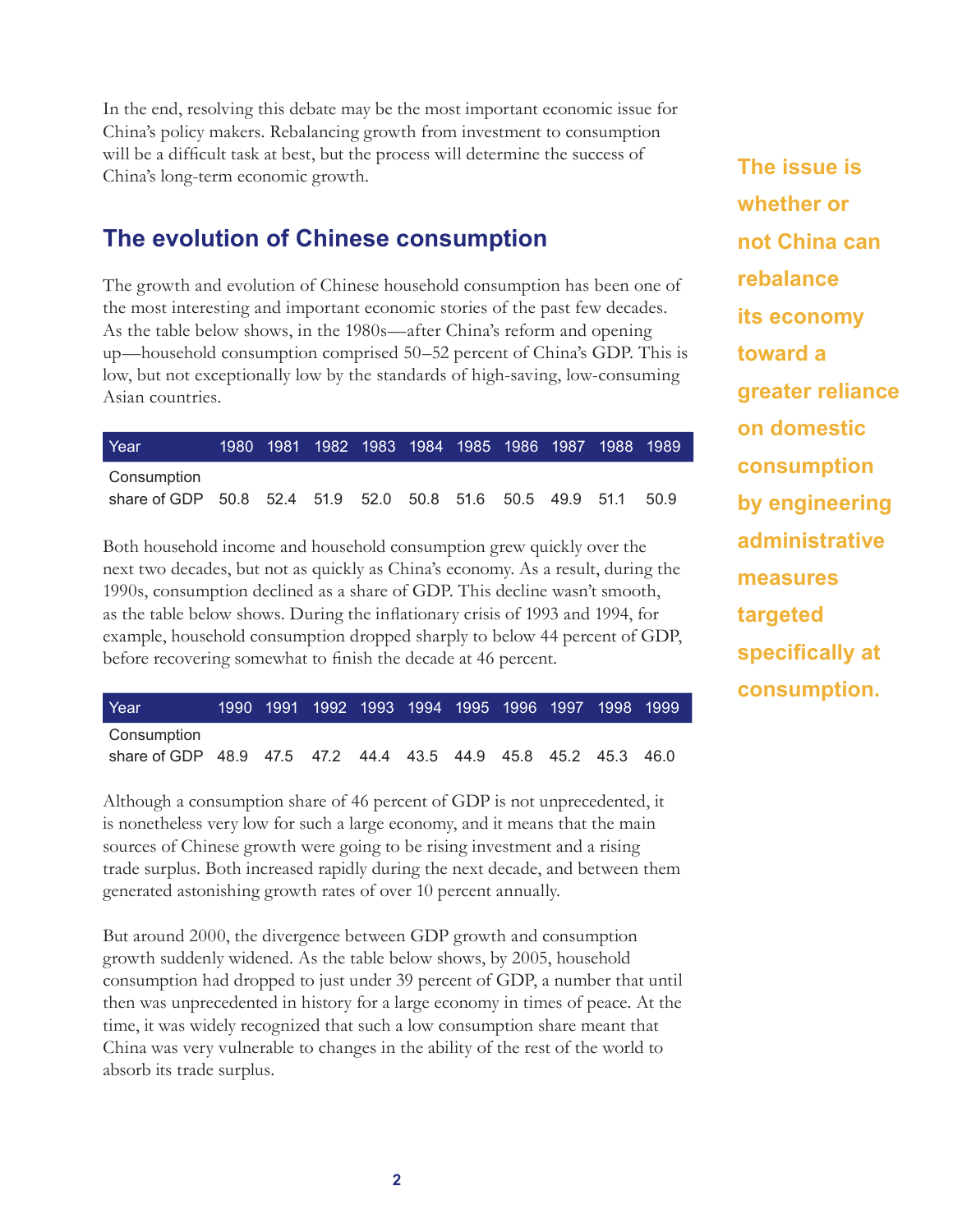| Year                                                           |  | 2000 2001 2002 2003 2004 2005 2006 2007 2008 2009 |  |  |  |  |
|----------------------------------------------------------------|--|---------------------------------------------------|--|--|--|--|
| Consumption                                                    |  |                                                   |  |  |  |  |
| share of GDP 46.4 45.3 44.0 42.2 40.6 38.8 36.9 36.0 35.1 35.1 |  |                                                   |  |  |  |  |

And these trade surpluses were becoming extraordinarily large. By 2007, China's trade surplus had become the largest as a share of global GDP ever recorded far surpassing, for example, the trade surpluses Japan generated in the late 1980s (when its economy represented more than twice China's current share of the world economy) or the U.S. trade surplus of the late 1920s (when the United States comprised four times China's current share of global GDP).

Clearly China could not count indefinitely on rising trade surpluses to absorb the growing imbalance between what it produced and what it consumed. Under Premier Wen's leadership, the administration resolved during this time to rebalance the economy and increase the household consumption share.

But the low consumption share is not just an accidental consequence of China's cultural institutions. It is a fundamental requirement of the development model, and it cannot be reversed without China's abandoning the model. Not surprisingly, Beijing was unwilling to do that. The result was predictable. Instead of rising, household consumption declined further to an astonishing 35 percent of GDP by 2009. The numbers for 2010 will not be released until much later this year, but few analysts believe that the consumption share rose in 2010.

#### **Household income**

Understanding the relationship between low consumption growth and high GDP growth is key to understanding both China's growth model and the domestic imbalances it generates. To put it briefly, China has been able to grow during the past decade at a breakneck pace in part because of a series of implicit taxes on household wealth, the proceeds of which are used to fuel the manufacturing and investment boom.

Three such implicit taxes were especially important. The one most widely understood by economists is the undervalued currency, which acts as a tax on consumption and a subsidy for manufacturers in the tradable goods sector. This tax effectively boosts manufacturing, but at the cost of reducing the purchasing power of household income by raising the cost of imports.

The second implicit tax was the growing divergence between productivity growth and wage growth. Some divergence characterized most of post-reform China's economic history, and is fairly common in developing countries posting high growth rates, but the difference between the two accelerated sharply in the past decade. During this time the productivity of Chinese workers has tripled,

**China has been able to grow during the past decade at a breakneck pace in part because of a series of implicit taxes on household wealth, the proceeds of which are used to fuel the manufacturing and investment boom.**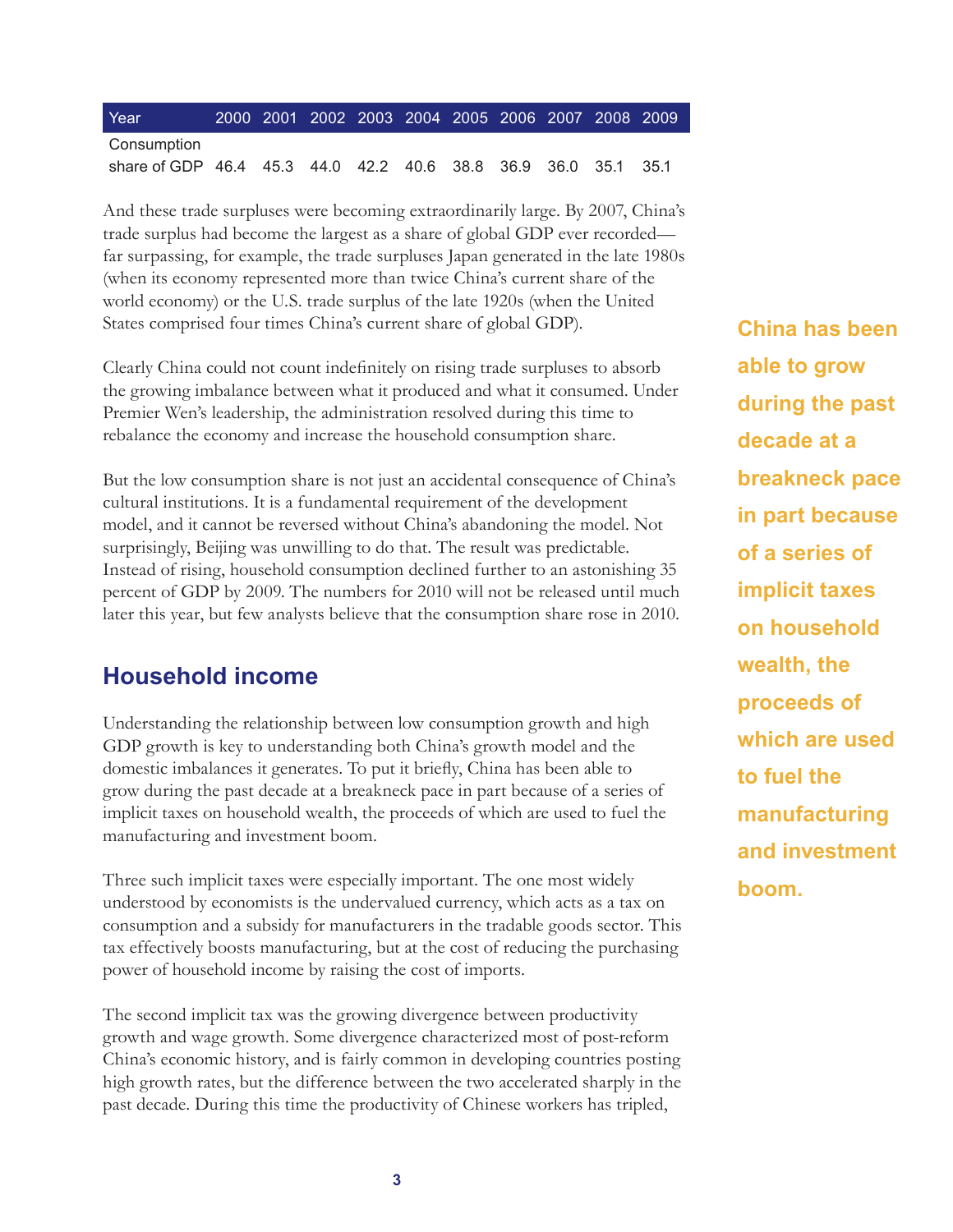while their wages have only doubled. The consequence is that workers receive a continuously declining share of China's total production.

The most important and still least widely recognized of these implicit taxes was a consequence of the extremely low interest rate imposed on Chinese household deposits in favor of Chinese borrowers. Artificially low interest rates transfer wealth from net savers, who are mainly households, to net users of capital, who are mainly large manufacturers, real estate developers, infrastructure investors, and various government entities. Every year during the decade, as much as 5–7 percent of GDP was transferred from household depositors to banks and borrowers in this form.

It is important to understand that although they took very different forms, each of these three implicit taxes had the same overall consequence. Households received a smaller and smaller share of the growth generated by the country. Currently household income represents 50 percent of China's GDP, one of the lowest shares ever recorded. The result of these policies was very rapid growth, but it came at the expense of increasingly misallocated investment—which had to be extremely high to make up for the declining impact of household consumption—and greater domestic imbalances.

China is not the only country in history to have used this kind of heavily subsidized, investment-driven growth strategy. In fact, nearly every economic "miracle" of the past century has been based on one version or another of this strategy, from the Soviet Union in the 1950s and 1960s and Brazil and Venezuela in the 1960s and 1970s, to Japan in the 1970s and 1980s and the Asian Tigers in the 1980s and 1990s.

In some cases, such as Brazil, explosive investment-driven growth in government-selected projects was funded and subsidized by very high income taxes. Starting from a low base, Brazil put into place a very valuable infrastructure, but it continued expanding rapidly long after the government had run out of obvious investments. It even embarked on its own version of Go West, to open up and develop the very poor non-coastal regions, a project driven more by political objectives than by economic ones, as very few businesses had much interest in the interior of the country. In other cases, as in Japan in the 1970s and 1980s, it was the hidden taxes in the form of artificially low interest rates and an undervalued currency that funded the growth.

One way or the other, however, governments were able to generate tremendous growth by artificially boosting investment and generating enormous externalities when the private sector was unwilling to do so itself. But they did so at the expense of disposable household income, whose growth, while often substantial, lagged growth in the overall economy.

**Governments were able to generate tremendous growth but they did so at the expense of disposable household income, whose growth, while often substantial, lagged growth in the overall economy.**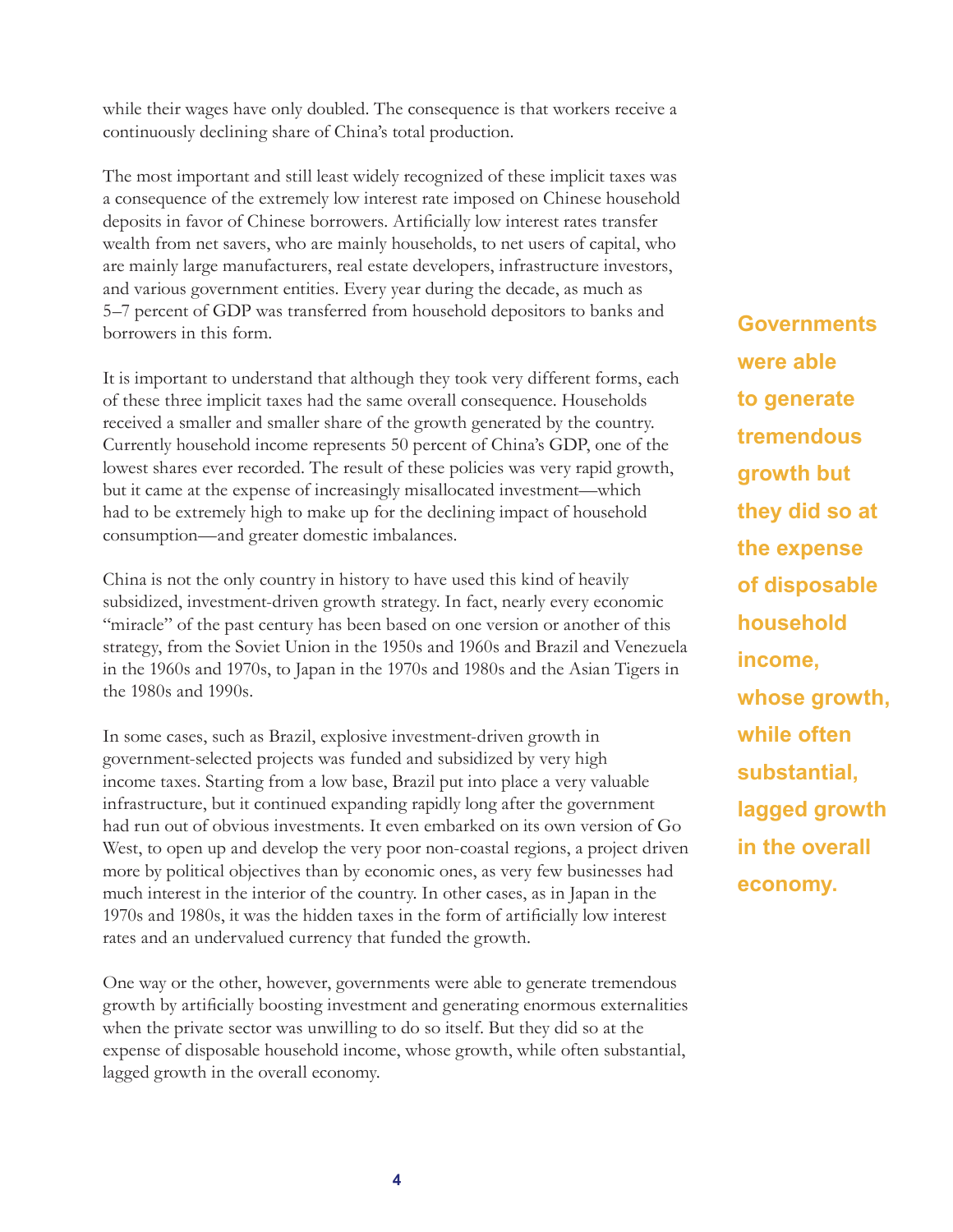Lagging household income, however, was not a problem at first. In all of these cases, the generation of wealth was substantial and resulted in material improvements in the lives of the poor. Likewise, it has been a very successful model for China for many years.

## **The end of the growth model**

But ultimately, as all of the previous examples suggest, there are constraints in the ability of the growth model to generate wealth sustainably. The most important of these constraints are, first, an overreliance on the rest of the world's ability to absorb rising trade surpluses and, second, the inexorable tendency of heavily subsidized, state-directed, rapidly expanding investment toward capital misallocation. The first constraint is usually a problem only for large economies, like the United States in the 1920s, Japan in the 1980s, and China today, whose trade surpluses are large relative to the rest of the world.

The second constraint has turned out to be a problem for everyone. Capital misallocation creates the illusion of growth by generating employment, but it can actually destroy wealth if the total economic value of the investment is less than the total economic cost. This wealth destruction, however, is only evident if the price of inputs, especially capital, are correctly valued; because of the heavy subsidies, they almost never are.

The consequences of this wealth destruction are disguised by the positive impact of investment in the short term but they inevitably show up many years later in the form of much slower growth—and higher debt, if growth has been funded by borrowing. Japan, for example, spent much of the past two decades paying for the massive hidden wealth destruction that took place in the 1980s as artificially low interest rates and an undervalued currency created the illusion of spectacular growth, just as Brazilians suffered the "Lost Decade" of the 1980s.

It is increasingly obvious that China has reached both constraints. The global financial crisis has eliminated the ability of the rest of the world to absorb China's large trade surpluses, and capital misallocation has been a serious problem for much of the decade. A number of studies have pointed out, for example, that state-owned enterprises in the aggregate have lost money over much of the past decade if all of the subsidies are accounted for. If capital misallocation is becoming a problem, clearly China must make a major transition to a different growth model—one that allows household wealth and consumption to catch up with the enormous wealth generated in the past three decades so as to become an increasingly important driver of growth.

And it is now widely accepted in policy-making circles that China must make the transition. But here's the catch. If administrative measures to boost consumption don't work, the transition will require that China significantly reduce investment

**There are constraints in the ability of the growth model to generate wealth sustainably.**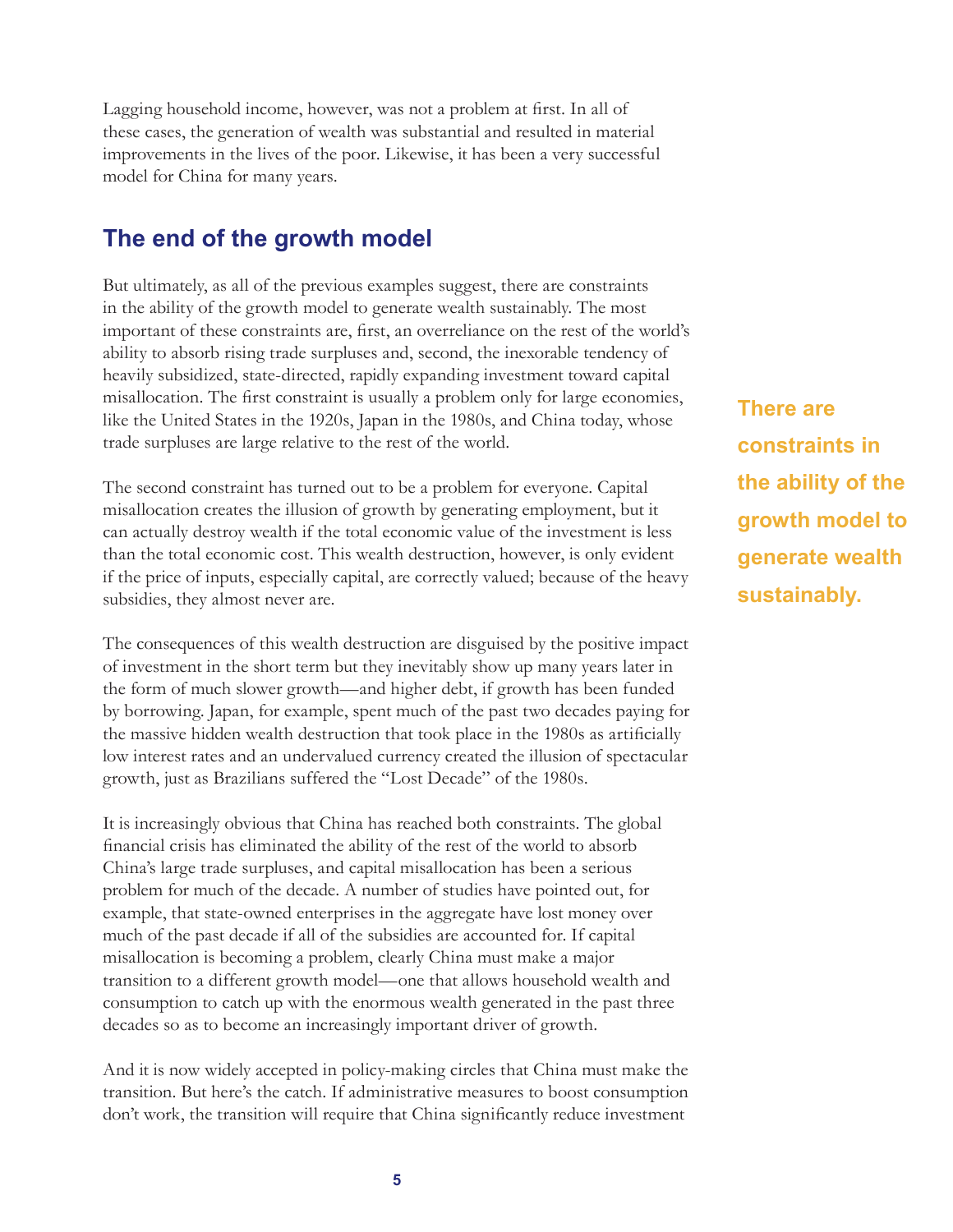growth. The more investment China piles up, the more necessary it becomes to continue and even increase transfers from the household sector to keep those investments viable. Wasted investment must be paid for, and it is the household sector, one way or another, that pays.

But if the government mandates a deceleration in investment growth, the consequence will be as dramatic as it is unwanted. Rapid increases in investment are the main tool policy makers have to maintain high growth rates in China some would say the only tool—and any slowing down of investment growth will translate immediately into a much slower GDP growth.

This is why the debate within China has become so difficult. Reformers argue that the transition to a more sustainable growth model inevitably requires sharp reductions in credit expansion and investment and, with those constraints, a dramatic slowdown in GDP growth is inevitable. As long as China keeps expanding investment and capacity, they point out, the downward pressures on household income will rise, and it will be increasingly difficult to raise the consumption share of GDP. What's worse, debt levels will continue to grow and eventually may become unmanageable.

### **The cost of rebalancing**

Their opponents, who are far more numerous, generally do not see the link between rapid growth and unbalanced growth. Many of them are from sectors that have benefitted enormously from the household wealth transfers—most obviously the export sector, state-owned enterprises, and local and municipal governments—and, not surprisingly, they are resistant to the idea of reducing or reversing these transfers. They argue instead that China can take administrative steps to improve consumption levels without needing to decelerate investment.

But the numbers don't support the optimists. Unless Beijing employs alternative methods of increasing household wealth and income sharply—for example, directly or indirectly transferring ownership of state-owned enterprises to the household sector—there is simply no way China can generate sharp increases in household consumption while keeping investment levels high unless investment in the aggregate can generate more than sufficient economic value in the next few years to justify the costs. Because much of the investment will only generate sufficient value over many, many years—and some of it never will—the growth in investment will itself put downward pressure on household income as the central bank is forced to keep interest rates low.

How quickly China resolves this debate is crucially important. The historical precedents make it clear that once domestic imbalances are severe, the longer a country waits to shift away from an investment-driven growth model, the more painful that shift will be. The problem with postponing the adjustment is that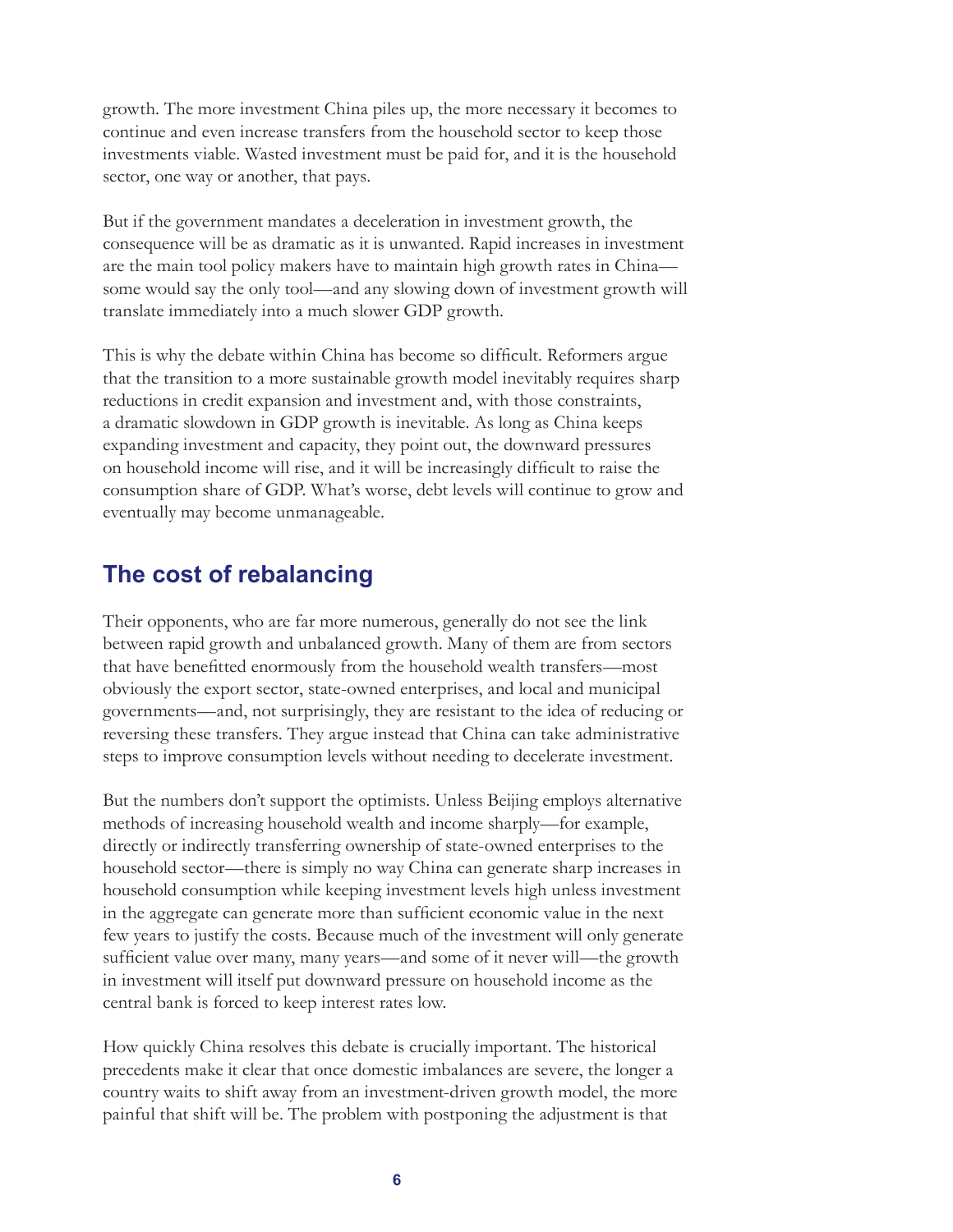debt levels rise inexorably and—as we are about to be reminded yet again by peripheral Europe—high debt levels themselves act as a constraint on growth.

But historical precedent also makes it clear how powerfully addictive that model is. It is hard to find a single example of a country adjusting smoothly and quickly from a period of excessive investment-driven growth—just look at the United States in the 1930s, Brazil and Venezuela in the 1980s, the Soviet Union in the 1970s and 1980s, Japan in the 1990s, and the Asian Tigers after 1997. In every single case excessive debt led to a sharp growth contraction and a "lost" decade or two.

This is the challenge for China's new leadership. They take power in late 2012 and, until then, we can probably expect at least another year of rapid, investment-driven growth. But, say the reformers, we can also expect that as long as investment continues surging, the household consumption share of GDP will stagnate, or even decline further. It is not until China makes the transition, planned or unplanned, to a new growth model—one that is labor-intensive, consumer-oriented, and driven by rapid expansion in the services sector—that the painful process of rebalancing will begin.

Obviously it is better to plan the transition than to have circumstances—which usually come in the form of rapidly rising debt—force the transition upon the economy. In Beijing, the difficult debate between the reformers, who are as unpopular as anyone who brings bad news is likely to be, and those who see no reason to abandon a model that has generated such spectacular growth, has become one of the most significant debates in the world. How quickly it is resolved will determine the pace and nature of China's economic growth over the next several decades.

**It is not until China makes the transition to a new growth model that the painful process of rebalancing will begin.**